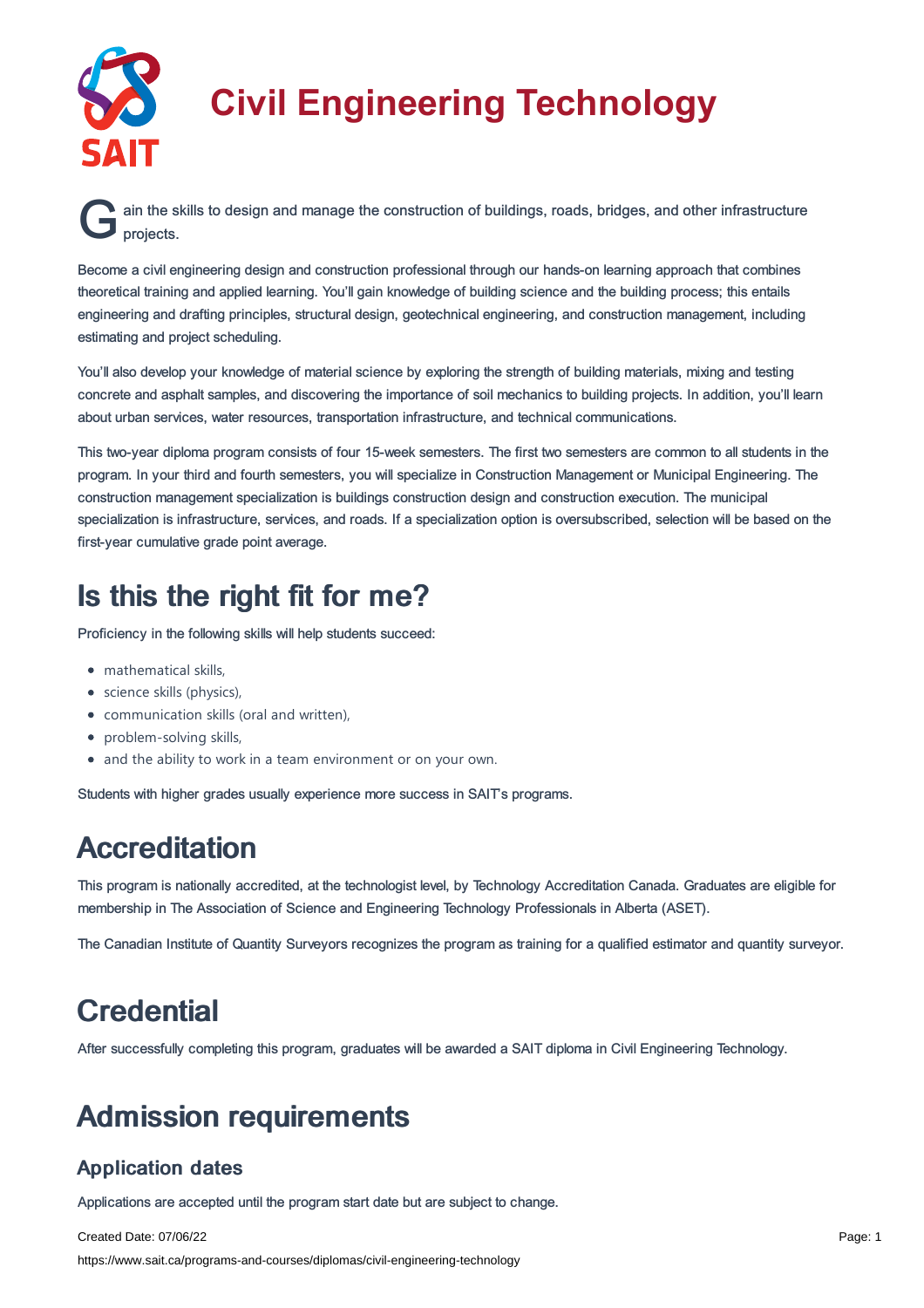- **Fall 2022 start:** applications opened on Oct. 6, 2021.
- **Winter 2023 start:** applications opened on March 30, 2022.
- **Spring 2023 start:** applications opened on June 13, 2022.

### Program requirements

Completion of the following courses or equivalents:

- At least 60% in Math 30-1, AND
- At least 60% in English Language Arts 30-1 or at least 75% in English Language Arts 30-2, AND
- At least 60% in Science 30 or Physics 20.

All applicants must demonstrate English Language [Proficiency](https://www.sait.ca/admissions/before-you-apply/english-proficiency) prior to admission, including students educated in Canada.

SAIT accepts high school course [equivalents](https://www.sait.ca/admissions/before-you-apply/high-school-course-equivalencies) for admission. If you don't meet the requirements, consider Academic [Upgrading.](https://www.sait.ca/programs-and-courses/academic-upgrading)

SAIT evaluates international documents for admissions. After you've applied, consider our [international](https://www.sait.ca/admissions/after-you-apply/international-document-assessment) document assessment service if your education is from outside of Canada.

#### Direct entry: Four step process

**Step 1:** Read the program information to see the qualities needed for student success.

**Step 2:** Ensure that you meet all of the admission requirements listed above.

**Step 3:** [Apply](https://www.sait.ca/admissions/apply) to Civil Engineering Technology and submit your transcripts and/or [anticipated](https://www.sait.ca/admissions/after-you-apply/transcripts-and-supporting-documents) final grades.

Admission will be extended on a first-qualified, first-offered basis until the program is full.

**Step 4:** Find out how to monitor your application status after you [apply](https://www.sait.ca/admissions/after-you-apply/tracking-your-application).

### Communication during admission

Email is the primary source of communication during the selection process. Ensure your personal email account is managed appropriately to receive our emails, files and communications. We recommend you add the [construction.advising@sait.ca](https://sait.camailto:business.advising@sait.ca) domain to your safe senders' list or you risk missing critical email messages.

### Costs 2022/23

### Domestic tuition and fees

Cost per credit: \$178

| Year | <b>Number of semesters</b> | <b>Tuition fees</b> | <b>SAIT fees</b> | Saitsa fees* | Total   |
|------|----------------------------|---------------------|------------------|--------------|---------|
|      | <b>__</b>                  | \$5,607             | \$916            | \$553        | \$7,076 |
|      | <u>_</u>                   | \$5,340             | \$916            | \$553        | \$6,809 |

### International tuition and fees

Cost per credit: \$595.02

| Year | <b>Number of semesters</b> | <b>Tuition fees</b> | <b>SAIT fees</b> | Saitsa fees* | Total       |
|------|----------------------------|---------------------|------------------|--------------|-------------|
|      |                            | \$18,743.13         | \$916            | \$553        | \$20,212.13 |

Created Date: 07/06/22

https://www.sait.ca/programs-and-courses/diplomas/civil-engineering-technology